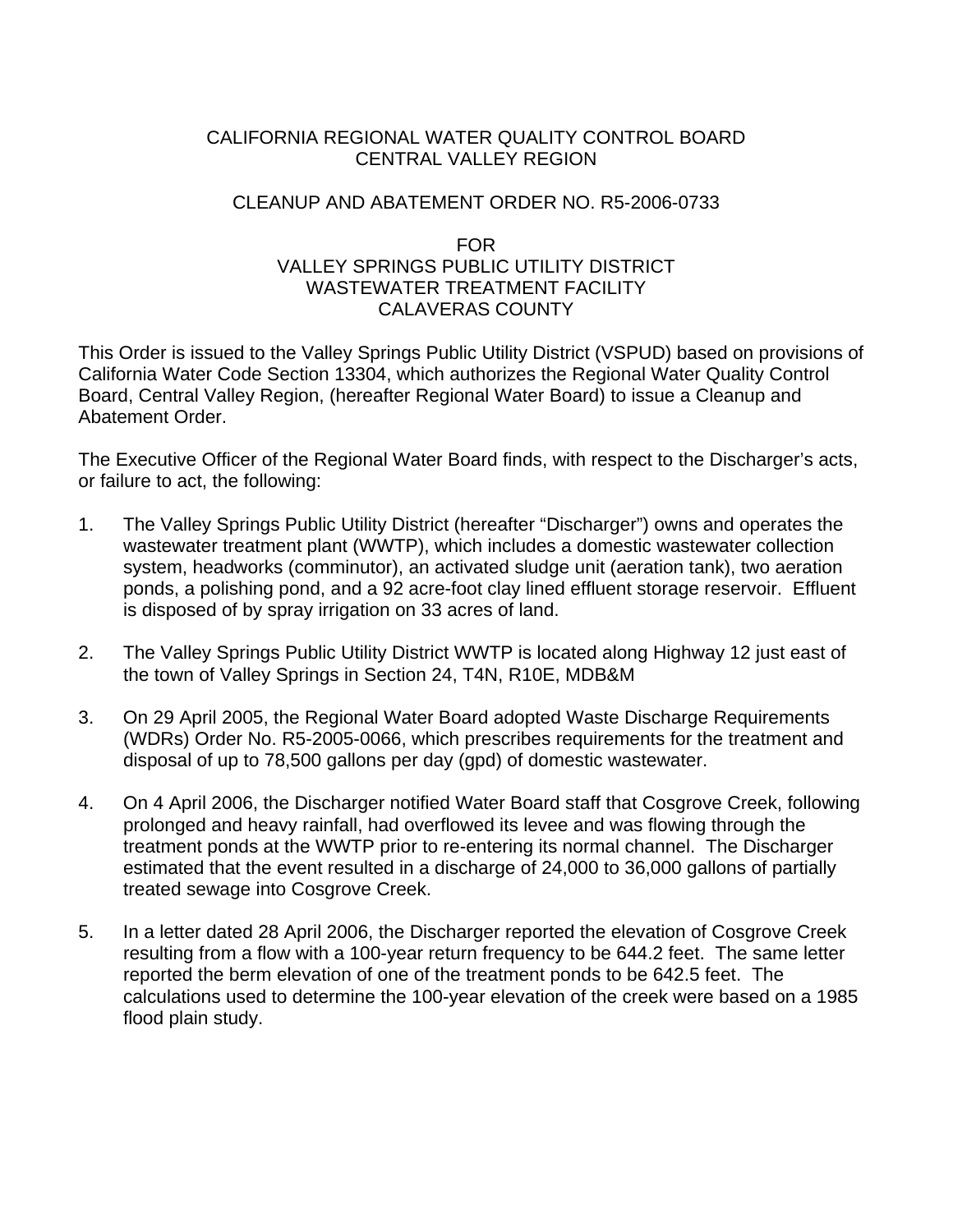- 6. The inundation of the treatment ponds and subsequent discharge to Cosgrove Creek violated WDRs Order No. R5-2005-0066, Discharge Prohibition A.1 and Discharge Specification B.10. Discharge Prohibition A.1 states that "[d]*ischarge of wastes to surface waters or surface water drainage courses is prohibited*." Discharge Specification B.10 requires that the wastewater treatment, storage, and disposal system "*be designed, constructed, operated, and maintained to prevent inundation or washout due to floods with a 100-year return frequency*."
- 7. As shown by the Discharger's calculations, one of the pond berms is 1.7 feet below the 100-year flood elevation and therefore in violation of Discharge Specification B.10.
- 8. On 22 August 2006, the Discharger submitted a letter describing repairs made to the inundated ponds. This letter also described plans for (a) increasing the berm height to preinundation conditions as a short-term remedy and (b) increasing the berm height to a level sufficient to provide protection against inundation or washout due to floods with a 100-year return frequency as a long-term solution.
- 9. On 20 October 2006, the Discharger submitted a letter requesting consideration of construction of a new treatment facility outside of the 100-year flood elevation as a means of compliance. This letter also requested extension of the long-term solution deadline should construction of a new treatment facility be considered an acceptable means of compliance. Construction of a new treatment facility would require submission of a report of waste discharge and updated waste discharge requirements.
- 10. On 6 November 2006, the Discharger's consultant submitted a request to allow up to 1 May 2006 to survey and analyze existing wastewater pond elevations and the 100-year flow levels in Cosgrove Creek, and to develop a plan to provide any necessary physical improvements based upon the survey and analysis.

## **REGULATORY CONSIDERATIONS**

- 11. The Regional Water Board's Water Quality Control Plan (Fourth Edition) for the Sacramento River and San Joaquin River Basins (Basin Plan) establishes the beneficial uses of waters of the state and water quality objectives to protect those uses.
- 12. Surface water drainage from the WWTP is to Cosgrove Creek, a tributary to the Calaveras River below New Hogan Dam. The beneficial uses of the Calaveras River are municipal and domestic supply; agricultural supply; industrial service supply; industrial process supply; water contact recreation; non-contact water recreation; warm freshwater habitat; cold freshwater habitat; migration of aquatic organisms; spawning, reproduction, and/or early development; and wildlife habitat.
- 13. The beneficial uses of underlying groundwater are municipal and domestic water supply, agricultural supply, industrial service supply, and industrial process supply.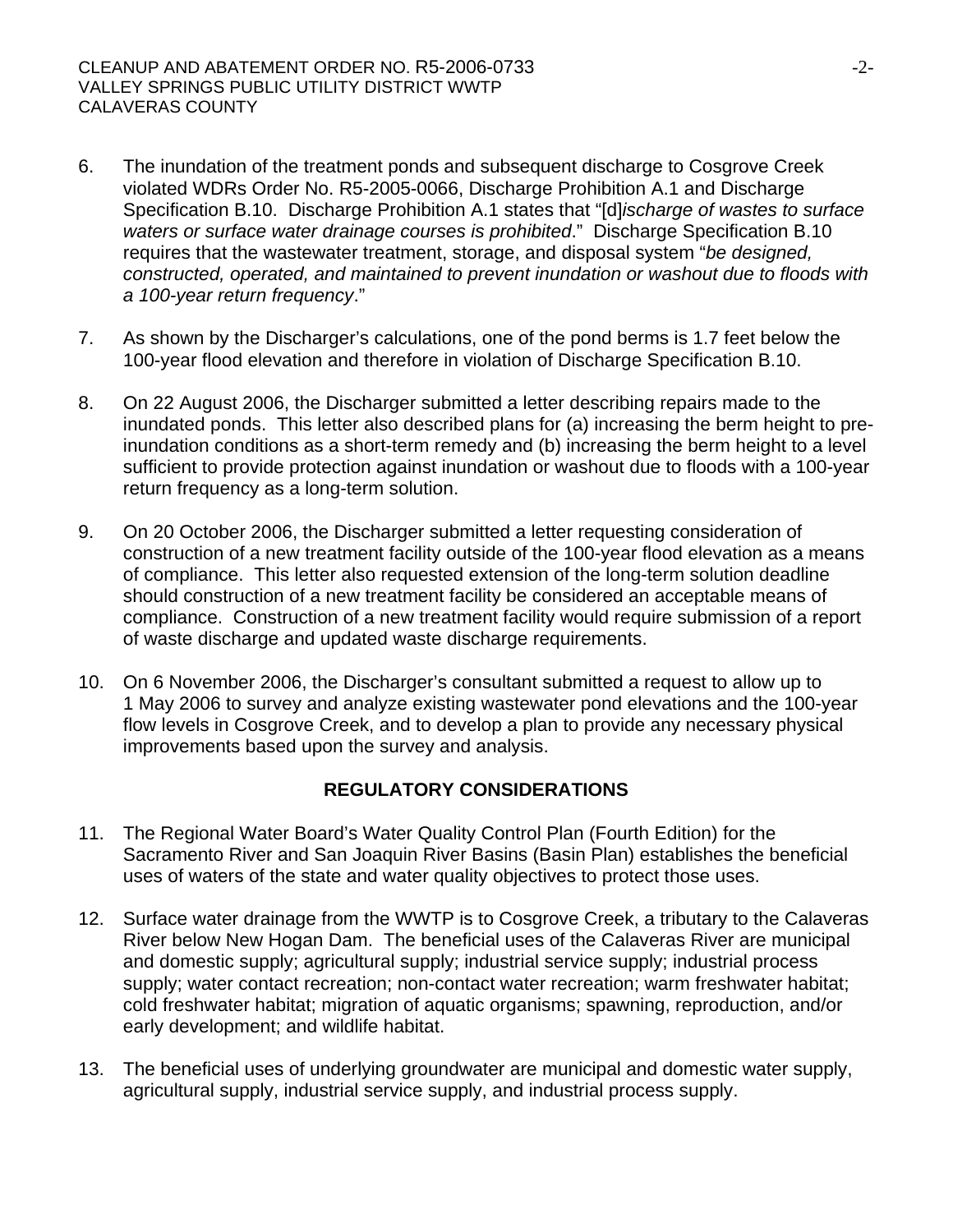14. Section 13304(a) of the California Water Code states the following:

"*Any person who has discharged or discharges waste into the waters of this state in violation of any waste discharge requirement or other order or prohibition issued by a Regional Water Board or the state board, or who has caused or permitted, causes or permits, or threatens to cause or permit any waste to be discharged or deposited where it is, or probably will be, discharged into the waters of the state and creates, or threatens to create, a condition of pollution or nuisance, shall upon order of the Regional Water Board, clean up the waste or abate the effects of the waste, or, in the case of threatened pollution or nuisance, take other necessary remedial action, including, but not limited to, overseeing cleanup and abatement efforts. A cleanup and abatement order issued by the state board or a Regional Water Board may require the provision of, or payment for, uninterrupted replacement water service, which may include wellhead treatment, to each affected public water supplier or private well owner. Upon failure of any person to comply with the cleanup or abatement order, the Attorney General, at the request of the board, shall petition the superior court for that county for the issuance of an injunction requiring the person to comply with the order. In the suit, the court shall have jurisdiction to grant a prohibitory or mandatory injunction, either preliminary or permanent, as the facts may warrant*."

- 15. As described in Finding Nos. 4 through 6, the discharge of waste to surface waters is a violation of the Discharger's WDRs. In addition, the discharge of wastewater to the surface waters of the state threatens to cause pollution or nuisance. The Discharger, by failing to control the discharge, has caused or permitted, or threatens to cause or permit, waste to be discharged in such a manner that it threatens to cause a threat to public health and/or create a condition of pollution or nuisance. Each of these actions subjects the Discharger to an order under section 13304 of the California Water Code.
- 16. Section 13267(b)(1) of the California Water Code states the following

"*In conducting an investigation specified in subdivision (a), the regional board may require that any person who has discharged, discharges, or is suspected of having discharged or discharging, or who proposes to discharge waste within its region, or any citizen or domiciliary, or political agency or entity of this state who has discharged, discharges, or is suspected of having discharged or discharging, or who proposes to discharge, waste outside of its region that*  could affect the quality of waters within its region shall furnish, under penalty of *perjury, technical or monitoring program reports which the regional board requires. The burden, including costs, of these reports shall bear a reasonable relationship to the need for the report and the benefits to be obtained from the reports. In requiring those reports, the regional board shall provide the person*  with a written explanation with regard to the need for the reports, and shall *identify the evidence that supports requiring that person to provide the reports*."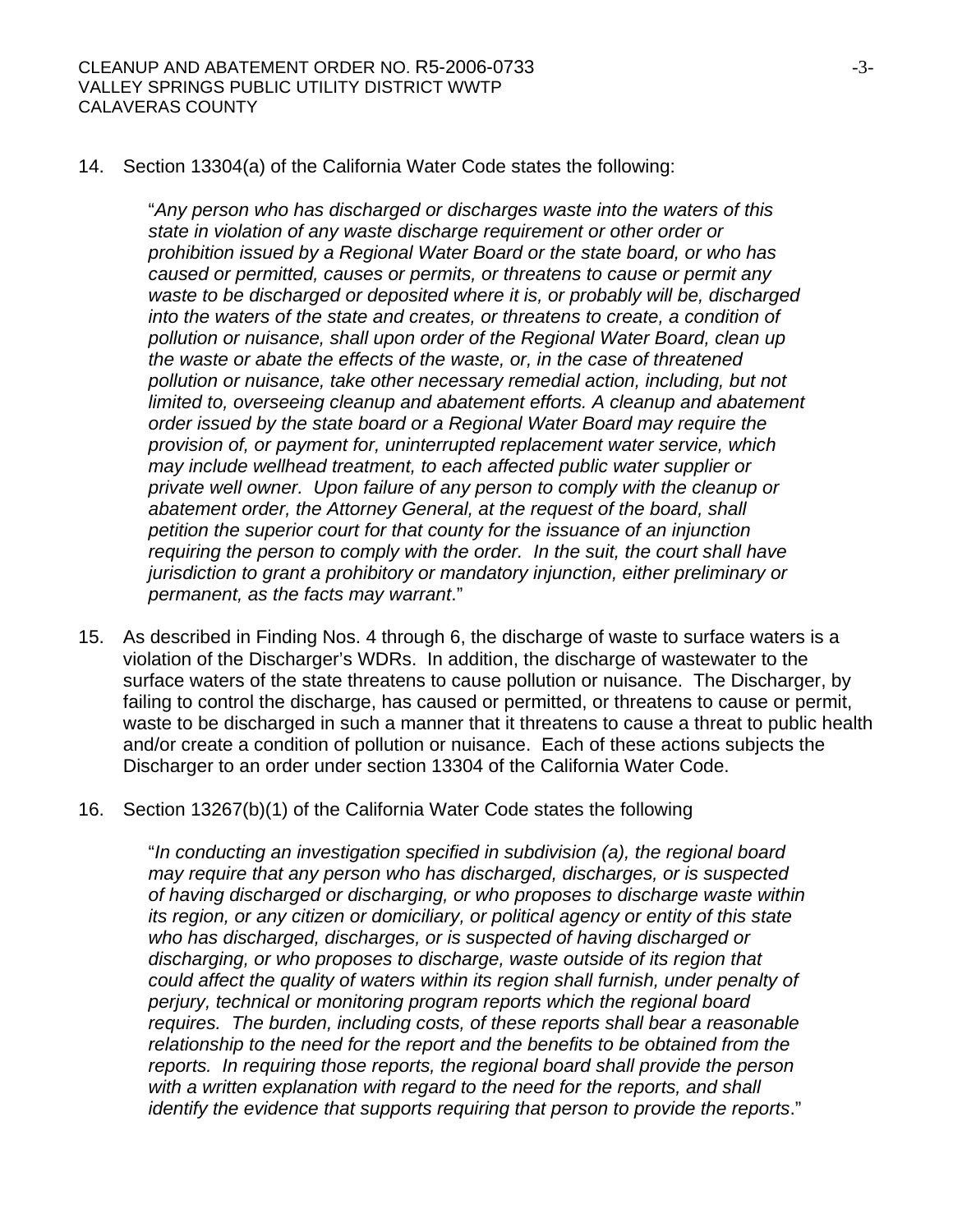- 17. The technical reports required by this Order are necessary to ensure compliance with this Cleanup and Abatement Order and WDRs Order No. R5-2005-0066, and to ensure the protection of the public health and safety and waters of the state. The Discharger owns and operates the facility that discharges waste subject to this Order.
- 18. The issuance of this Order is an enforcement action taken by a regulatory agency and is exempt from the provisions of the California Environmental Quality Act, pursuant to Section 15321(a)(2), Title 14, California Code of Regulations.
- 19. Any person affected by this action of the Regional Water Board may petition the State Water Resources Control Board (State Water Board) to review the action in accordance with Section 2050 through 2068, Title 23, California Code of Regulations. The petition must be received by the State Water Board within 30 days of the date of this Order. Copies of the law and regulations applicable to filing petitions are available at http://www.waterboards.ca.gov/water\_laws/cawtrcde/wqpetition\_instr.html and will be provided upon request.

IT IS HEREBY ORDERED that, pursuant to Sections 13304 and 13267 of the California Water Code, Valley Springs Public Utility District shall cleanup and abate, forthwith, the wastewater treatment facility such that all the requirements prescribed in WDRs Order No. R5-2005-0066 are met.

Any person signing a document submitted under this Order shall make the following certification:

> "*I certify under penalty of law that I have personally examined and am familiar with the information submitted in this document and all attachments and that, based on my knowledge and on my inquiry of those individuals immediately responsible for obtaining the information, I believe that the information is true, accurate, and complete. I am aware that there are significant penalties for submitting false information, including the possibility of fine and imprisonment*."

- 1. Beginning **10 December 2006** and continuing until the long-term solution is implemented, the Discharger shall conduct daily observations of the level of Cosgrove Creek relative to pond berm levels. Results shall be reported in a monthly report, which is due by the 1<sup>st</sup> day of the month following the reporting period (i.e., the December report is due by 1 February). This report may be combined with the monthly monitoring report required by WDRs Order No. R5-2005-0066.
- 2. By **20 December 2006**, the Discharger shall submit a report certifying that physical improvements to repair the pond levees to at least the elevation prior to the Spring 2006 floods have been completed, and that short-term contingency measures (*e.g.*, sandbagging, installation of k-rails, etc.) to prevent inundation and/or washout of the treatment ponds due to future floods with a 100-year return frequency are ready to be implemented in case of an emergency.